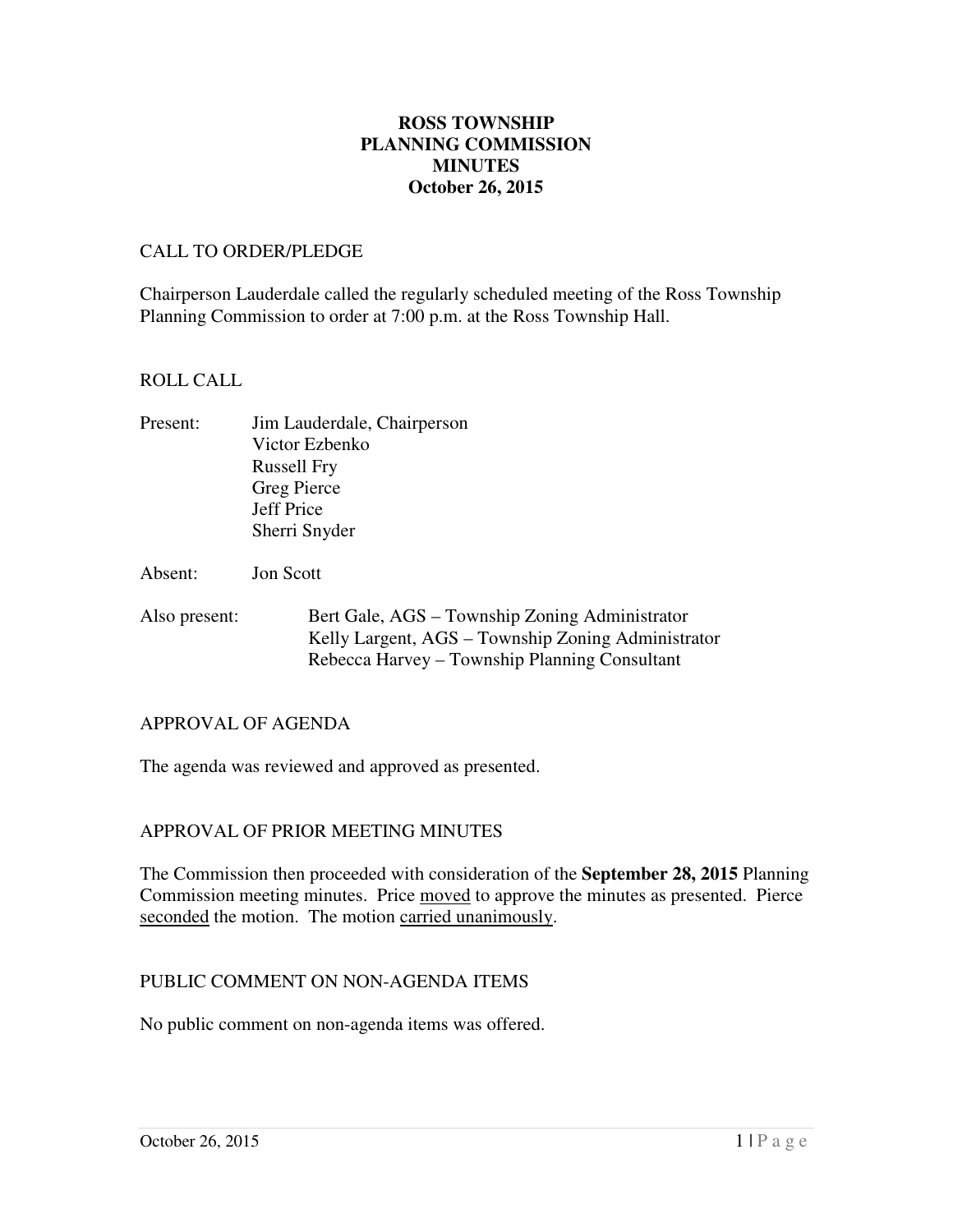# NEW BUSINESS

 Chairperson Lauderdale congratulated Rebecca Harvey on her recent recognition by the Michigan Association of Planning (MAP) as a 30 year member and for her contributions to the organization as a Past President, eight (8) years as a member of the Board of Directors, a current member of the Planning Law Committee, and a frequent presenter and certified trainer with MAP.

# UNFINISHED BUSINESS

1. Text Amendment Recommendations

 Chairperson Lauderdale noted that the Township Board considered the text amendments recommended for approval by the Planning Commission in September and did not approve the proposed text changes due to questions regarding Section 8.5 A.1. Specifically, it was noted that the proposed text limits a multiple family dwelling to a height of 'three stories' . . but does not define the height of a 'story'.

 The Board noted that the 'three story' limit was an existing Ordinance standard that was retained in the rewrite of Section 8.5 A. clarifying design standards applicable to multiple family dwellings. Chairperson Lauderdale suggested that the matter could be resolved by adding '(35 feet)' at the end of the provision. He stated that Township Attorney Thall had confirmed that such a change would not be beyond the original public hearing consideration and would not require an additional public hearing. Board members noted support of the proposed revision.

Chairperson Lauderdale then moved to modify the Planning Commission recommendation to amend Section 8.5 A.1. so as to add '(35 feet)' at the end of the provision. The modified standard would read *'Multiple family dwellings shall not have a length greater than one hundred sixty (160) feet or a height greater than three (3) stories (35 feet).'* Fry seconded the motion. The motion carried unanimously.

2. Dock Rental Issue (per AGS)

 Gale provided an overview of the draft text provided by AGS that proposes an amendment to the definition of 'Dwelling Unit' set forth in Section 2.2 and an amendment to 17.2 B. – Boathouses and Dock Regulations. He referenced the memo provided to the Board that denotes text changes suggested in July (red), August (blue) and October (green).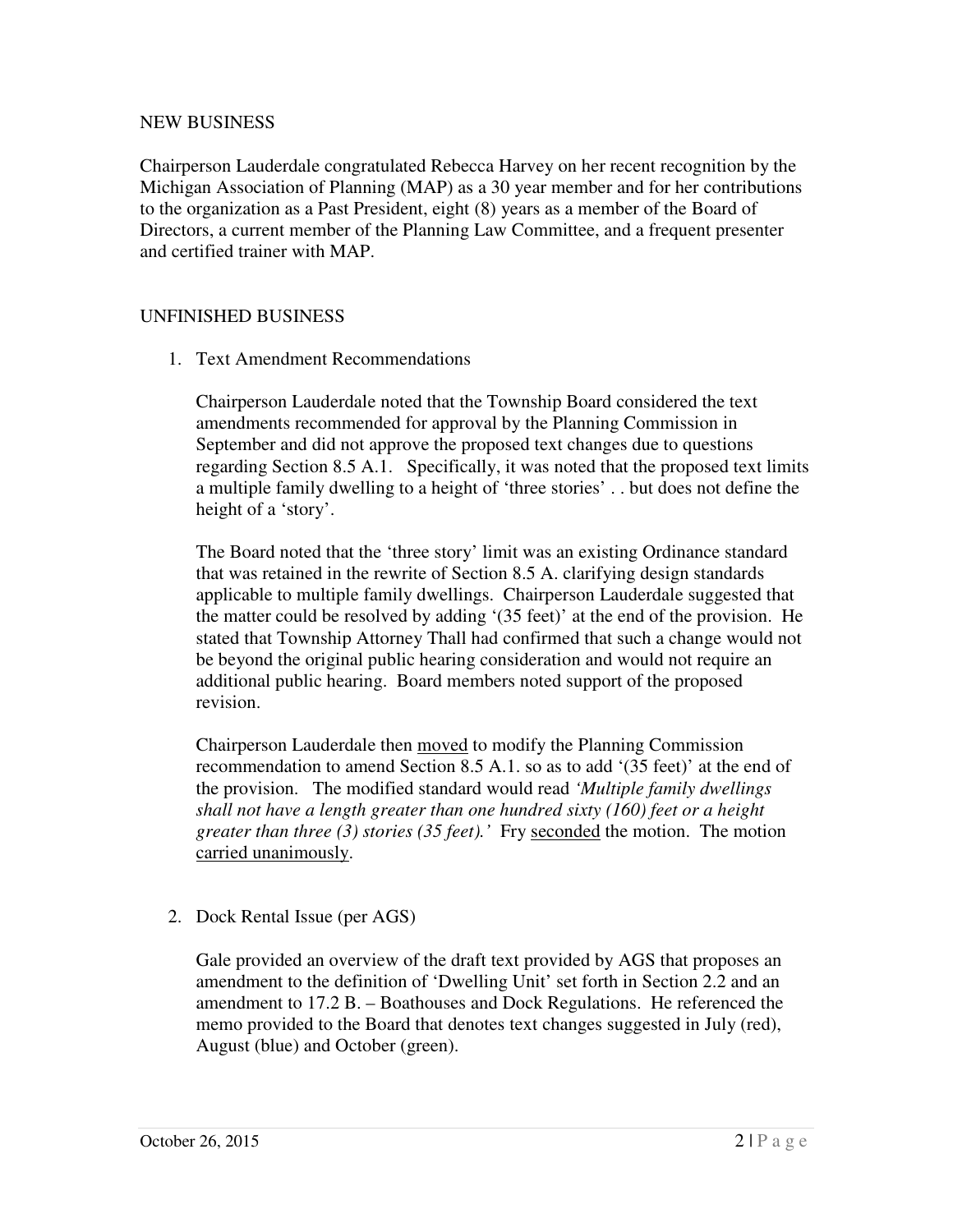Harvey opined that the proposed standards set forth in Subsections 5. and 6. are technically already accomplished through the Township's waterfront access lot standards set forth in Section 17.1 and the corresponding definitions of 'access lot' and 'access lot beneficiary'. She further noted that pre-existing situations would be considered lawful nonconforming uses or structures per Article 22 and the proposed Subsection 7. may not be necessary.

 Lengthy discussion ensued regarding the ability to enforce the rental of dock space on a waterfront lot. (proposed Subsection 8.) Gale confirmed that the current text provides a mechanism for addressing clear-cut rental situations.

 Harvey was then directed to compare the regulatory approach to docks and dock rentals employed by the other three (3) communities with Gull Lake waterfront property for Board consideration in November.

 In further Board discussion of the existing definition of 'permanent resident', Harvey questioned the Township's ability and/or desire to regulate the rental of homes in the Zoning Ordinance. Snyder commented that the current standard limits the ability of the Township to move forward as a 'destination place' (tourism) and doesn't recognize the characteristics of a lake community.

 Harvey was directed to review the noted provision with Township Attorney Thall for a legal opinion.

# 3. Screening Standards

 Chairperson Lauderdale stated that the Board had reviewed examples of good screening standards (provided by Harvey) and had agreed that the general approach used in Table A. of the Genoa Township Zoning Ordinance was of interest. It was noted that the referenced ordinance provided both landscaping and screening standards in an appropriate level of detail.

 As directed, Harvey had drafted text (using Table A. of the Genoa Township Zoning Ordinance as a reference) for Board consideration. Board discussion ensued wherein the following was noted:

- - The Buffer Zone Requirements table was a desirable approach to determining the need for 'screening'.
- - The reference to Neighborhood Commercial translates to C-2 District uses and General Commercial translates to C-1 District uses . . . should this be clarified?
- - Is 'screening' necessary where 'multiple family', 'mobile home park', 'neighborhood commercial' or 'general commercial' uses are adjacent to a 'commercial or industrial district'? The proposed table applies a buffer zone requirement of ten feet with plantings every 20 feet along the property line.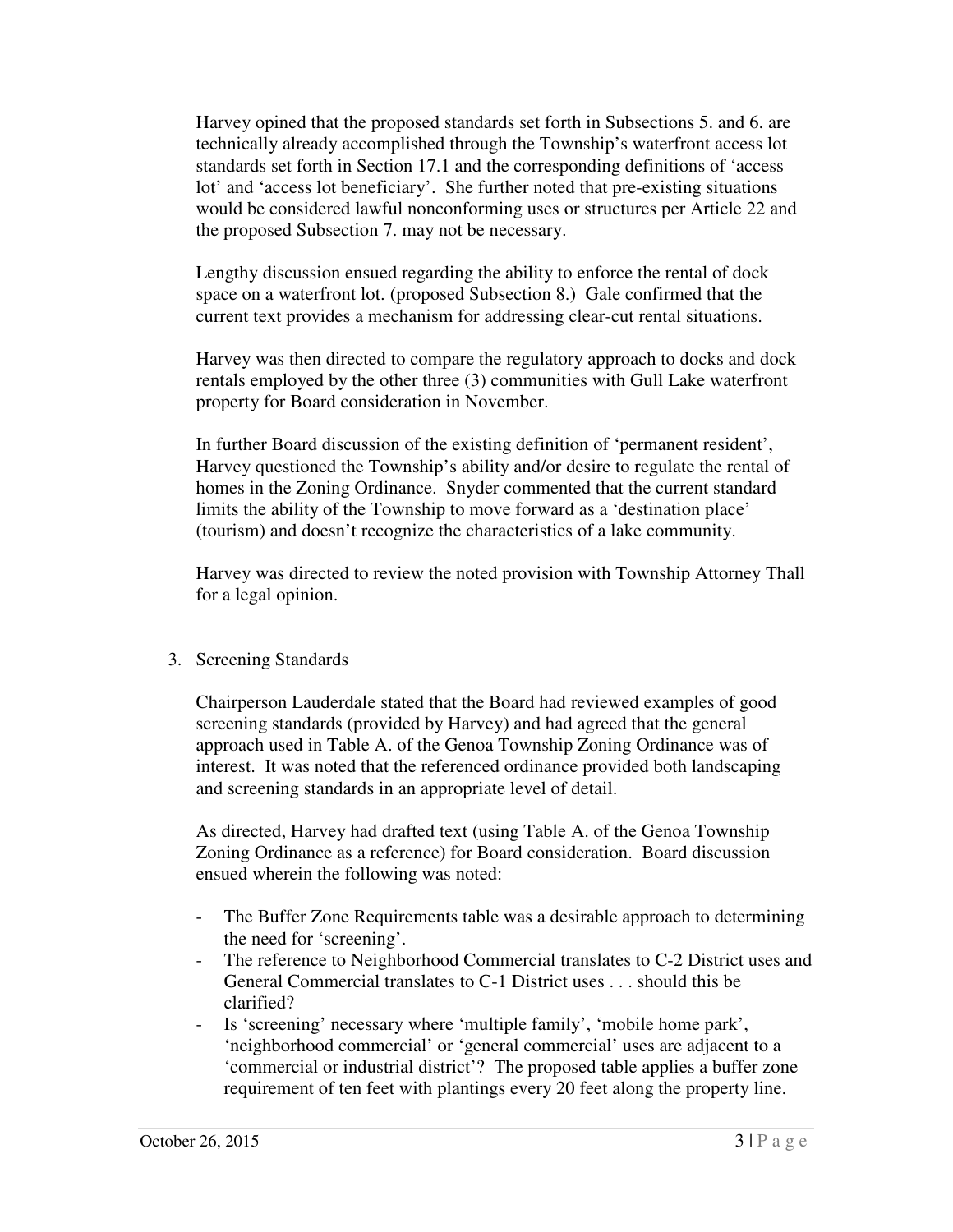- The 'Note' set forth in the Description of Required Buffer Zones table that authorizes Planning Commission waiver of screening requirements should be rewritten for clarity and to make more workable.

 Harvey was directed to revise the draft text as discussed for Board consideration in November.

4. Conditional Rezoning

 Chairperson Lauderdale referenced the conditional rezoning provision from the Prairieville Township Zoning Ordinance. Harvey provided an overview of the text and responded to questions regarding its application.

 Board members expressed support for adding a conditional rezoning option to the Zoning Ordinance and for the specific language adopted by Prairieville Township.

Chairperson Lauderdale moved to accept for public hearing a proposed amendment to the Zoning Ordinance to incorporate a conditional rezoning provision (similar to the language adopted by Prairieville Township). Fry seconded the motion. The motion carried unanimously.

 Harvey was directed to provide the draft text to Township Attorney Thall for preparation of the requisite ordinance for noticing.

5. Watershed Protection Strategies

 Due to the lateness of the hour, discussion of the matter was postponed to the November meeting.

6. Recreation Plan

 Chairperson Lauderdale reminded that the Commission had agreed that Fry (and the Parks Commission) will work to complete a recommended prioritization list that aligns with the Park grant for submission to the Commission after October. Due to the lateness of the hour, discussion of the matter was postponed to the November meeting.

7. Horse Boarding Facility

 Due to the lateness of the hour, discussion of the matter was postponed to the November meeting.